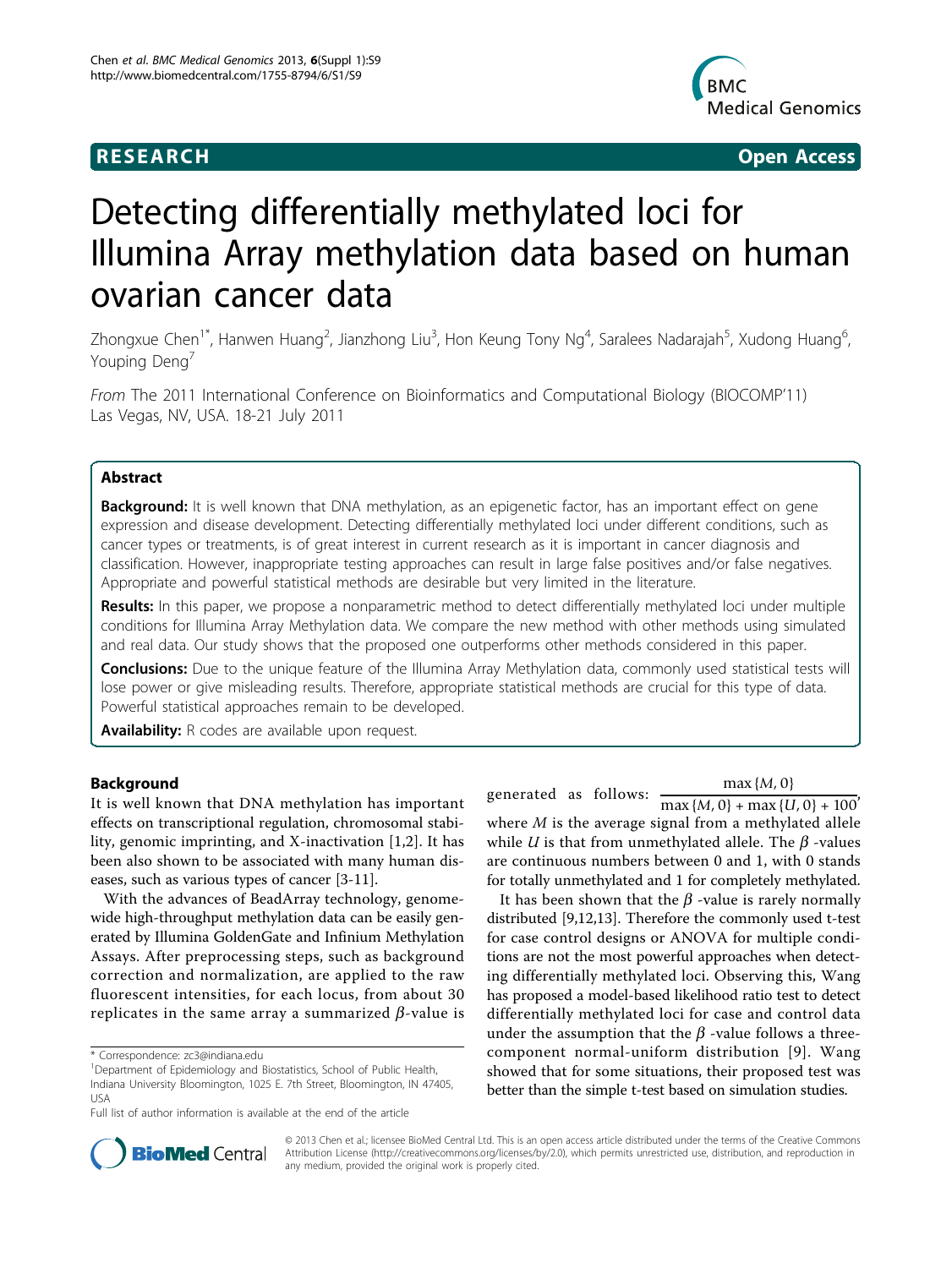However, in their method, Wang did not consider the effect of age, which has been shown highly associated with methylation [[14,15](#page-5-0)]. Noticing the importance of age effect, one may use a linear regression with age included as a covariate when analyze methylation data with multiple conditions, such as cancer types. However, the underlying assumption of equal variances may not be satisfied [[12](#page-5-0)]. Therefore the commonly used linear regression method may not be appropriate.

In this paper, we consider methylation data with multiple conditions and propose a nonparametric method which incorporates the age effect in a way through the idea of combining p-values from independent tests [[12,16,17\]](#page-5-0). More specifically, we first group subjects into several age groups based on their age; then for each age group, a nonparametric Kruskal-Wallis test is conducted for the given locus and the p-value is recorded. An overall p-value for that locus will be estimated through combining the p-values from all age groups. Using a real methylation data with three conditions and a simulation study, we show that the proposed test is more powerful than other methods, including linear regression.

# Method

#### Proposed method

Assume there are  $K$  conditions and  $G$  age groups. For each age group  $g$  ( $g = 1,2,...,G$ ), we apply the nonparametric Kruskal-Wallis test and obtain a p-value  $p_{g}^{KW,}% =\frac{1}{2}q_{g}^{AU,}% =\frac{1}{2}q_{g}^{AU,}% =\frac{1}{2}q_{g}^{AU,}% =\frac{1}{2}q_{g}^{AU,}% =\frac{1}{2}q_{g}^{AU,}%$ then the overall p-value can be estimated by Fisher test [[18\]](#page-5-0):

$$
p_{KW} = \chi^2_{df=2G}(\chi^2 > -2\sum_{g=1}^G \log(p_g^{KW})) \tag{1}
$$

# Combined ANOVA test

Similarly, we can use ANOVA to replace KW test for each age group and obtain an overall p-value with  $p_{g}^{KW}$ <br>being replaced by the p-value  $p_{g}^{ANOVA}$  from ANOVA test:

$$
p_{ANOVA} = \chi_{df=2G}^2(\chi^2 > -2\sum_{g=1}^G \log(p_g^{ANOVA}))
$$
 (2)

#### Combined median test

Another nonparametric test is median test using the following statistic for each age group:

 $M = 4\sum_{k=1}^{K}$ *k*=1  $(A_k - n_k/2)^2$  $\frac{n_k}{n_k}$ , where  $A_k$  is the number of

times that the ranks of individual observations from group k which excess the median from the pooled data, and  $n_k$  is the sample size of group k. When the sample sizes are large, under the null hypothesis that all samples have the same median, the statistic M has a chi-square distribution with K-1 degrees of freedom. The overall p-value from the combined median test can be calculated:

$$
p_{Median} = \chi_{df=2G}^2(\chi^2 > -2\sum_{g=1}^G \log(p_g^{Median}))
$$
 (3)

#### Combined welch test

We also consider the nonparametric Welch test. For each age group, we have the test statistic [[19](#page-5-0)]:

$$
W = \frac{\sum_{k=1}^{K} w_k (\bar{x}_k - \hat{\mu})^2 / (K - 1)}{1 + [2(K - 2)/(K^2 - 2)] \sum_{k=1}^{K} h_k},
$$

where  $w_k = n_k / s_k^2$ ,  $\hat{\mu} = \sum_{k=1}^{K}$  $\sum_{k=1}^{K} w_k \bar{x}_k/w, \text{ w} = \sum_{k=1}^{K}$  $\sum_{k=1}^{\infty} w_k$ ,  $h_k = (1 - w_k/w^2)/(n_k - 1)$ . Under the null hypothesis, the statistic W is asymptotically distributed as F-distribution with  $K-1$  and  $f = (K^2 - 1)/(3 \sum_{k=1}^{K}$  $\sum_{k=1} h_k$ ) degrees of freedom. Welch test is an improvement of the Cochran test [\[20](#page-5-0)] which usually has inflated type I error rate especially for small sample sizes [[19,21](#page-5-0)]. The overall p-value from the combined Welch test is:

$$
p_{Welch} = \chi_{df=2G}^2(\chi^2 > -2\sum_{g=1}^G \log(p_g^{Welch}))
$$
 (4)

#### Methods for combining p-values

Besides the Fisher method mentioned above, we also consider Z-test to combine p-values from independent tests. First we calculated the weighted Z statistic using individual p-values from each age group:  $Z = \sum^{G}$  $\sum_{g=1}^G n_g \Phi^{-1}(1-p_g)/\sum_{g=1}^G$  $\sum_{g=1} n_g^2$ , where  $n_g$  is the total sample size in age group g and  $\Phi$  is the cumulative distribution function (CDF) of the standard normal distribution. It is easy to see that this statistic has standard normal distribution under the null hypothesis. The overall p-value is calculated by 1-  $\Phi(Z)$ . Note that here we use one-sided test to obtain the overall p-value.

#### Simulation settings

To compare each method applied to an individual age group, we simulate  $\beta$  -value for three treatment groups based on beta distribution with parameters  $a$  and  $b$ , beta  $(a,b)$ , and truncated normal distribution on  $(0,1)$  with parameters μ,  $\sigma^2$ , TN(μ,  $\sigma^2$ ). We assume the sample sizes (denoted as s in Tables [1, 2](#page-2-0) for the simulation results) for the three treatments are either balanced:  $s = 30$  for each, or non-balanced:  $s = 20$ , 30, and 40. First we compare the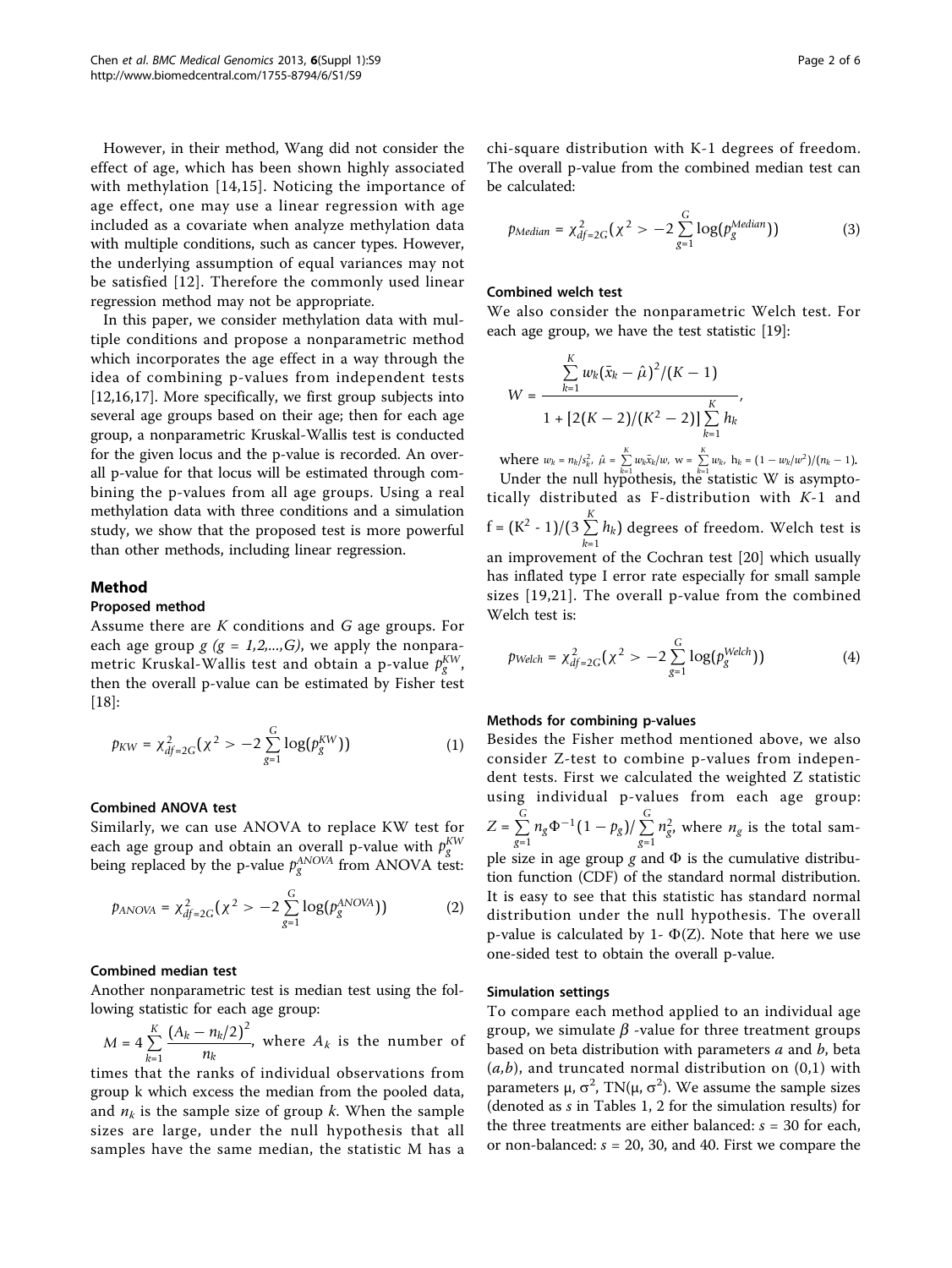<span id="page-2-0"></span>

|  | Table 1 Estimated type I error rates at significance level 0.05 with 10000 replicates. |  |  |  |  |  |  |  |  |  |  |  |
|--|----------------------------------------------------------------------------------------|--|--|--|--|--|--|--|--|--|--|--|
|--|----------------------------------------------------------------------------------------|--|--|--|--|--|--|--|--|--|--|--|

| . .                                                                |              |        |       |           |
|--------------------------------------------------------------------|--------------|--------|-------|-----------|
| Distribution (sample sizes, parameters)                            | <b>ANOVA</b> | median | Welch | <b>KW</b> |
| Beta (s = 30,30,30, $a = 1,1,1, b = 2,2,2$ )                       | 0.048        | 0.040  | 0.052 | 0.047     |
| Beta $(s = 30.30.30, a = 1.1.1, b = 10.10.10)$                     | 0.052        | 0.044  | 0.053 | 0.051     |
| Beta (s = 30,30,30, $a = 10,10,10, b = 1.1.1$ )                    | 0.047        | 0.044  | 0.052 | 0.048     |
| Beta (s = 30.30.30, $a = 10.10.10$ , $b = 10.10.10$ )              | 0.045        | 0.045  | 0.047 | 0.046     |
| Beta $(s = 20.30.40, a = 1.1.1, b = 2.2.2)$                        | 0.053        | 0.052  | 0.050 | 0.053     |
| Beta (s = 20,30,40, $a = 1,1,1, b = 10,10,10$ )                    | 0.049        | 0.049  | 0.054 | 0.048     |
| Beta (s = 20.30.40, $a = 10.10.10$ , $b = 1.1.1$ )                 | 0.045        | 0.049  | 0.056 | 0.044     |
| Beta $(s = 20.30.40, a = 10.10.10, b = 10.10.10)$                  | 0.050        | 0.051  | 0.043 | 0.052     |
| TN (s = 30,30,30, $\mu$ = 0.5,0.5, 0.5, $\sigma^2$ = 0.1,0.1,0.1)  | 0.050        | 0.044  | 0.053 | 0.045     |
| TN(s = 30,30,30, $\mu$ = 0.5, 0.5, 0.5, $\sigma^2$ = 0.1,0.2,0.3)  | 0.053        | 0.067  | 0.047 | 0.053     |
| TN (s = 20,30,40, $\mu$ = 0.5, 0.5, 0.5, $\sigma^2$ = 0.1,0.1,0.1) | 0.050        | 0.052  | 0.052 | 0.049     |
| TN(s = 20.30.40, u = 0.5, 0.5, 0.5, $\sigma^2$ = 0.1.0.2.0.3)      | 0.047        | 0.054  | 0.051 | 0.043     |

estimated type I error rates with the given significance level of 0.05 under the null hypothesis of no differences among treatment groups. Then we compare the empirical powers from each method under various situations. The empirical power is the proportion of rejected null hypothesis to the number of replicates.

# A real data set

We will use a real methylation data set, the United Kingdom Ovarian Cancer Population Study (UKOPS) [[15](#page-5-0)] with 274 controls, 131 pre-treatment cases, and 135 post treatment cases, to compare the performance of the proposed test with others. Those methylation data were generated by the Illumina Infinium Huamn Methylaytion27 Bead-Chip and can be downloaded under accession number GSE19711 from the NCBI Gene Expression Omnibus (<http://www.ncbi.nlm.nih.gov/geo>).

For this data set, there are 27578 loci. After data quality control process, we removed some subjects with BS values less than 4000 or the coverage rates less than 95%. We also separate subjects into 6 age groups (50-55, 55-60, 60-65, 65-70, 70-75, and 75 and over). Table [3](#page-3-0) gives the numbers of subjects in each age by treatment groups. For each locus, we perform the above mentioned approaches.

# Results

#### Simulation results

Table 1 reports the estimated type I error rates from each method under different conditions. For most of the time, the estimated type I error rates are close to the nominal significance level as expected. Table 2 gives the empirical powers from each method. It can be seen that the non-parametric method of Mood's median test usually has the lowest powers in the simulations. None of the ANOVA, Welch and KW tests is uniformly most powerful. In words, their performances depend on the distributions from which the data are generated. From our simulation study, the KW test is usually as powerful as or more powerful than the ANOVA test. The true distributions of the  $\beta$  -value may vary from locus to locus; it is impossible to simulate all possible

| Table 2 Empirical power at significance level 0.05 with 10000 replicates. |  |
|---------------------------------------------------------------------------|--|
|---------------------------------------------------------------------------|--|

| Distribution (sample sizes, parameters)                             | <b>ANOVA</b> | median | Welch | <b>KW</b> |  |
|---------------------------------------------------------------------|--------------|--------|-------|-----------|--|
| Beta (s = 30, 30, 30, $a = 5,5,5, b = 20,25,30$                     | 0.821        | 0.576  | 0.810 | 0.775     |  |
| Beta(s = 30, 30.30, $a = 1.5.2.2.5$ , $b = 20.20.20$                | 0.650        | 0.504  | 0.648 | 0.710     |  |
| Beta (s = 30, 30, 30, $a = 20, 20, 20, b = 1.5, 2.2.5$ ,            | 0.658        | 0.495  | 0.656 | 0.713     |  |
| Beta (s = 20.30.40, $a = 5.5.5$ , $b = 20.25.30$ )                  | 0.792        | 0.546  | 0.740 | 0.735     |  |
| Beta $(s = 20.30.40, a = 1.5.2.2.5, b = 20.20.20)$                  | 0.599        | 0.479  | 0.634 | 0.670     |  |
| Beta (s = 20.30.40, $a = 20.20.20$ , $b = 1.5.2.2.5$ )              | 0.607        | 0.475  | 0.637 | 0.665     |  |
| TN (s = 30, 30,30, $\mu$ = 0.45,0.5,0.55, $\sigma^2$ = 0.2)         | 0.383        | 0.240  | 0.378 | 0.362     |  |
| TN (s = 30, 30,30, $\mu$ = 0.45,0.5,0.55, $\sigma^2$ = 0.1,0.2,0.3) | 0.338        | 0.325  | 0.412 | 0.341     |  |
| TN (s = 20,30,40, $\mu$ = 0.45,0.5,0.55, $\sigma^2$ = 0.2)          | 0.349        | 0.238  | 0.343 | 0.328     |  |
| TN (s = 20,30,40, $\mu$ = 0.45,0.5,0.55, $\sigma^2$ = 0.1,0.2,0.3)  | 0.219        | 0.361  | 0.423 | 0.259     |  |
|                                                                     |              |        |       |           |  |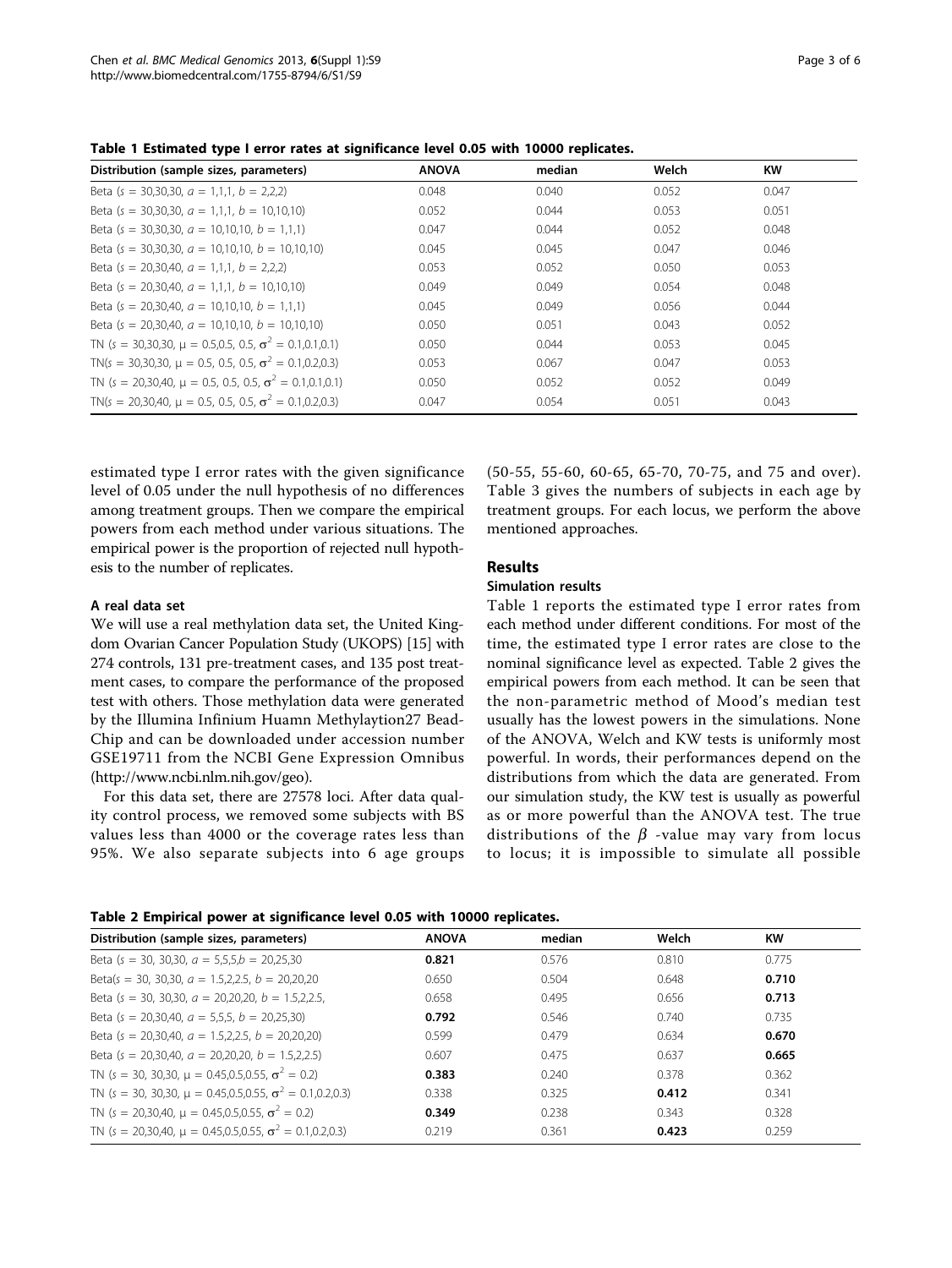| Age group | control | Pre-treat | Post-treat | <b>Total</b> |  |
|-----------|---------|-----------|------------|--------------|--|
| 50_55     | 14      | 15        | 16         | 45           |  |
| 55_60     | 61      |           | 25         | 103          |  |
| 60_65     | 64      | 17        | 22         | 103          |  |
| 65_70     | 35      |           | 21         | 73           |  |
| $70 - 75$ | 63      | 24        | 22         | 109          |  |
| 75_over   | 20      | 18        | 9          | 47           |  |
| Total     | 257     | 108       | 115        | 480          |  |

<span id="page-3-0"></span>Table 3 Number of samples in age group by treatment group used in the paper after removing subjects with bs <4000 or coverage rate <95% or age >80.

distributions. However, based on the observation of the real data, we know that the distributions of the  $\beta$  -value are far from the normal distribution, under which ANOVA is the best test. Therefore, we prefer nonparametric tests which are more robust.

# Results from real data set

or the real data set, we applied the above mentioned methods to get the overall p-values (either using Fisher or Z test to combine p-values from individual age groups) for each locus. Then we use various cutoff pvalues, 0.001, 0.0001, 0.00001, and 0.000001, to count how many loci have smaller p-values for each method. Table 4 reports the results. We can see that the KW method usually finds more significant loci than other methods. It also shows that the two combining p-value methods, Fisher and Z test have similar performances, although Z test usually give a little bit more significant loci expect for the Median test. Figure [1](#page-4-0) plots the negative log10 p-values from pairs of the methods. It shows that the KW method gives smaller p-values especially when the differences among the three treatment groups are not large (e.g., the negative log10 pvalues between 3 and 6). From Figure [1](#page-4-0) we can see that for a given cutoff p-value, most of the loci identified by ANOVA test or Median were also detected by the Welch test; in turn, most of the loci identified by Welch test were also detected by the KW test. This indicates the KW test is more powerful than other methods compared.

# Discussion and conclusions

Due to the unique feature of the  $\beta$  -value of methylation data, traditional statistical methods, such as linear regression and ANOVA test may not be appropriate. It has been shown that methylation is highly correlated with age; ignoring age effect may cause many false positives and/or false negatives. The effect of age may also not be linear; therefore we need a better way to account for this effect. In this paper, we use p-value combination method to deal with age effect. For each age group, we use nonparametric method to compare the treatment groups. It is important to find powerful and robust nonparametric methods for this sort of data. Although we found that KW method is more powerful than some other nonparametric methods for methylation data, it is desirable to find more powerful tests in this area. Furthermore, we want to point out that there are many other methods can be used to combine p-values [\[22,23](#page-5-0)]; it may also be possible to find a more powerful method to combine p-values for Illumina Array Methylation data. However, based on our experiences, Fisher test is more robust and can be used in situations when a small portion of the p-values are very small; while the Z test is more powerful when the effect sizes are similar (e.g., the p-values don't differ much) for all of the age groups. Finally, although in this paper we use different cutoff p-values to compare the performance of tests, one may want to control the false positive rate. Several multiple comparison methods have been proposed for large scale data set to deal with the situations where the variables (loci) are not independent [[24-28](#page-5-0)]. However, it

Table 4 Number of significant differentially methylated loci detected for given cutoff p-value based on the real data.

| Method       | 1e-3          |        | 1e-4          |        | 1e-5          |        | 1e-6          |        |
|--------------|---------------|--------|---------------|--------|---------------|--------|---------------|--------|
|              | <b>Fisher</b> | Z-test | <b>Fisher</b> | Z-test | <b>Fisher</b> | Z-test | <b>Fisher</b> | Z-test |
| <b>ANOVA</b> | 981           | 1079   | 655           | 690    | 479           | 499    | 350           | 375    |
| Median       | 906           | 893    | 464           | 449    | 255           | 240    | 143           | 127    |
| Welch        | 1096          | 1106   | 640           | 673    | 416           | 424    | 281           | 289    |
| K-W          | 1359          | 1340   | 823           | 859    | 551           | 590    | 381           | 401    |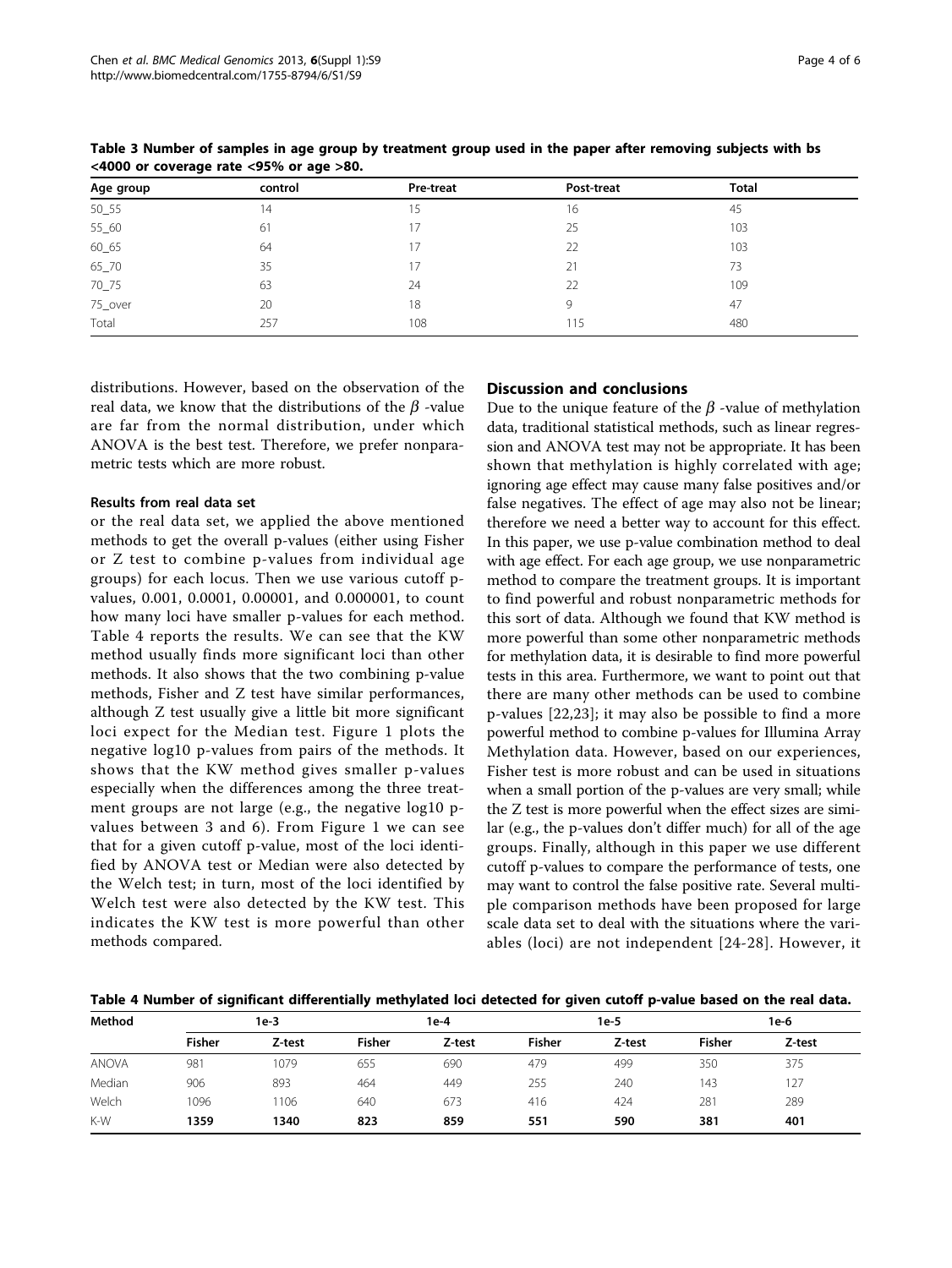<span id="page-4-0"></span>

methods to combine p-values. (c) Combined ANOVA test vs. combined Kruskal-Willas test both using Fisher methods to combine p-values. (d) Combined KW test using Z test vs. combined KW test using Fisher to combine p-values.

# remains to study which approach is more appropriate for the methylation data.

#### Authors' contributions

ZC devised the basic idea of the new method and drafted the manuscript; HH, JL participated in study design data analysis; HKTN, SN, XH and YD assisted the study and co-wrote the manuscript. All authors read and approve the final manuscript.

#### Competing interests

The authors declare that they have no competing interests.

#### Acknowledgements

This article has been published as part of BMC Medical Genomics Volume 6 Supplement 1, 2013: Proceedings of the 2011 International Conference on Bioinformatics and Computational Biology (BIOCOMP'11). The full contents of the supplement are available online at [http://www.biomedcentral.com/](http://www.biomedcentral.com/bmcmedgenomics/supplements/6/S1) [bmcmedgenomics/supplements/6/S1.](http://www.biomedcentral.com/bmcmedgenomics/supplements/6/S1) Publication of this supplement has been supported by the International Society of Intelligent Biological Medicine.

#### Author details

<sup>1</sup>Department of Epidemiology and Biostatistics, School of Public Health Indiana University Bloomington, 1025 E. 7th Street, Bloomington, IN 47405,